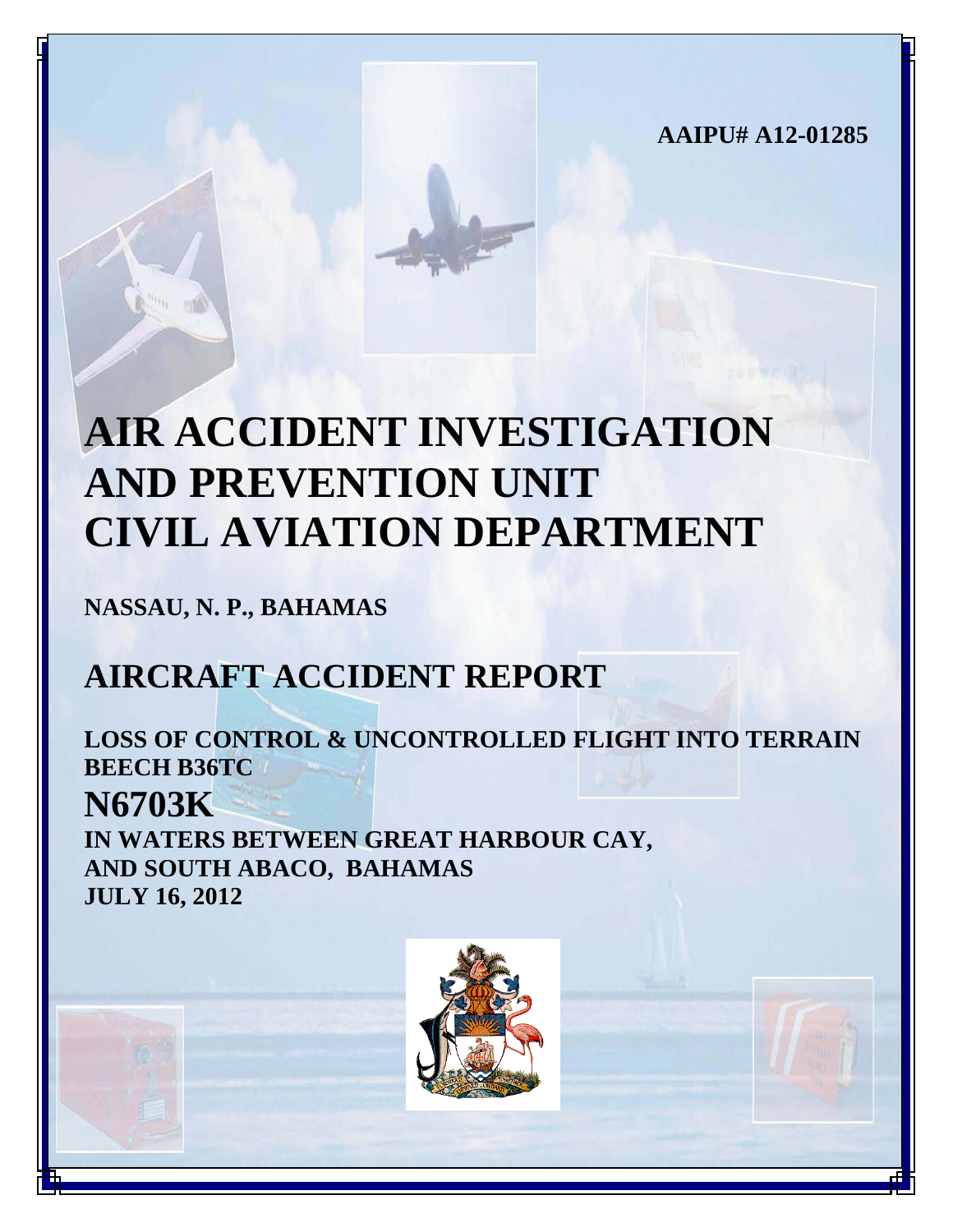

**Bahamas Department of Civil Aviation Air Accident Investigation and Prevention Unit P. O. Box AP-59244 Lynden Pindling International Airport Nassau N. P., Bahamas**

## **AIRCRAFT ACCIDENT REPORT**

### **BEECH B36TC N6703K**

#### **LOSS OF CONTROL & UNCONTROLLED FLIGHT INTO TERRAIN IN WATERS BEWTEEN GREAT HARBOUR CAY AND SOUTH ABACO, BAHAMAS**

#### **JULY 16, 2012**

Abstract: This report outlines the circumstances involving the accident of Van Auto Inc. aircraft N6703K a Beech B36TC aircraft which crashed in waters between South Abaco and the northern Berry Islands after departing Marsh Harbour International Airport, Marsh Harbour, Abaco, Bahamas on July 16, 2012.

Final Report N6703K Page 2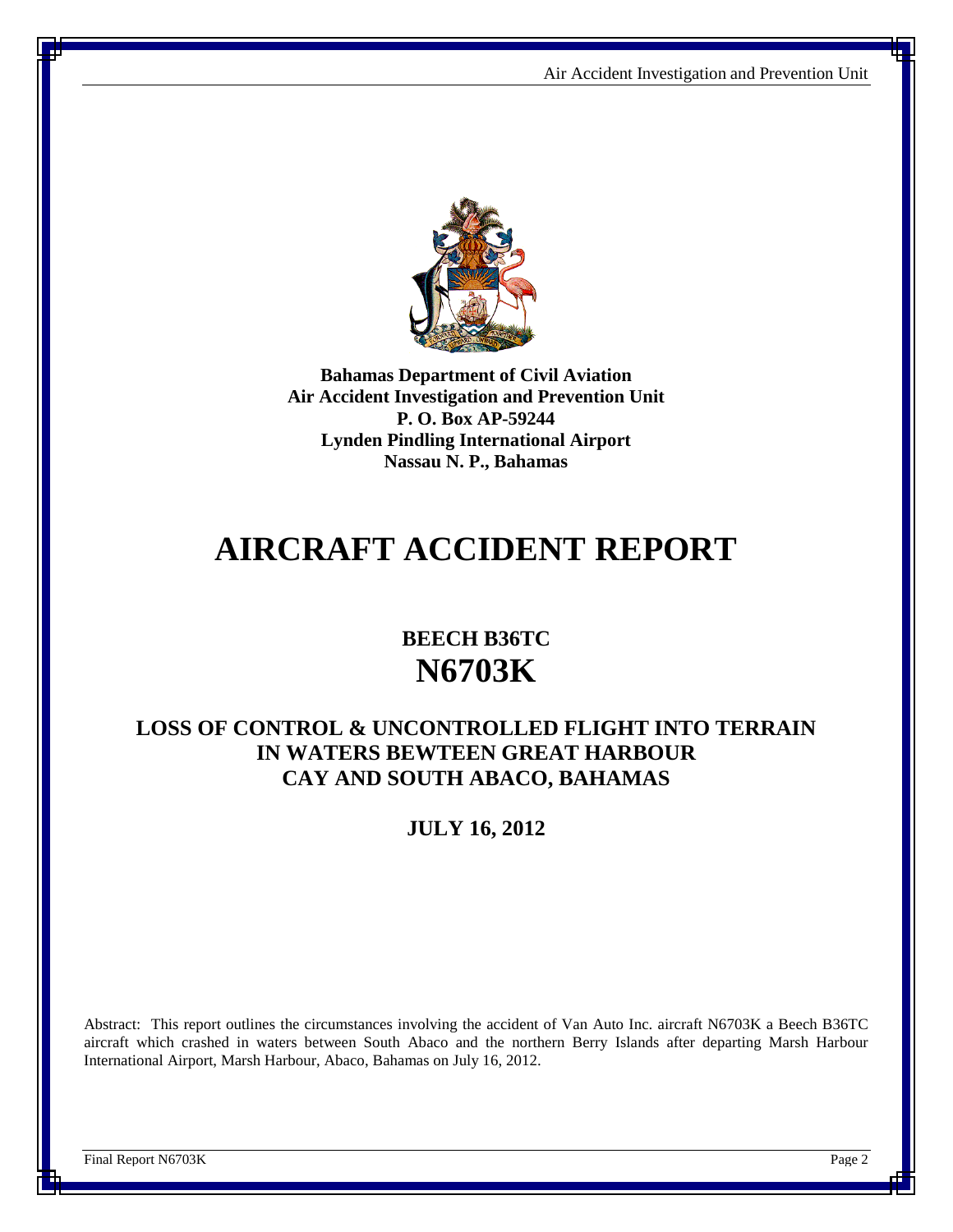

### **Bahamas Department of Civil Aviation Air Accident Investigation and Prevention Unit**

The Air Accident Investigation and Prevention Unit (AAIPU) is the accident investigation unit of the Bahamas Civil Aviation Department (BCAD).

The AAIPU's function is to promote and improve safety and public confidence in the aviation industry through excellence in:

- independent investigation of aviation accidents and other safety occurrences
- safety data recording, analysis and research
- fostering safety awareness, knowledge and action.

#### **The AAIPU does not investigate for the purpose of apportioning blame or to provide a means for determining liability.**

The AAIPU performs its functions in accordance with the provisions of the *Bahamas Civil Aviation (Safety) (Amendment) Regulations (CASAR) 2010, Schedule 19, International Civil Aviation Organization (ICAO) Annex 13* and, where applicable, relevant international agreements.

The Civil Aviation Department is mandated by the Ministry of Transportation and Aviation to investigate air transportation accidents and incidents, determine probable causes of accidents and incidents, issue safety recommendations, study transportation safety issues and evaluate the safety effectiveness of agencies and stakeholders involved in air transportation.

The AAIPU makes public its actions and decisions through accident reports, safety studies, special investigation reports, safety recommendations and safety alerts. When the AAIPU issues a safety recommendation, the person, organization or agency must provide a written response within 90 days. That response must indicate whether the person, organization or agency accepts the recommendation, any reasons for not accepting part or all of the recommendation, and details of any proposed safety action to give effect to the recommendation.

Copies of accident reports can be obtained by contacting:

**Captain Patrick L. Rolle Director Bahamas Department of Civil Aviation P. O. Box N975 Nassau N. P., Bahamas (242) 326-0339/40**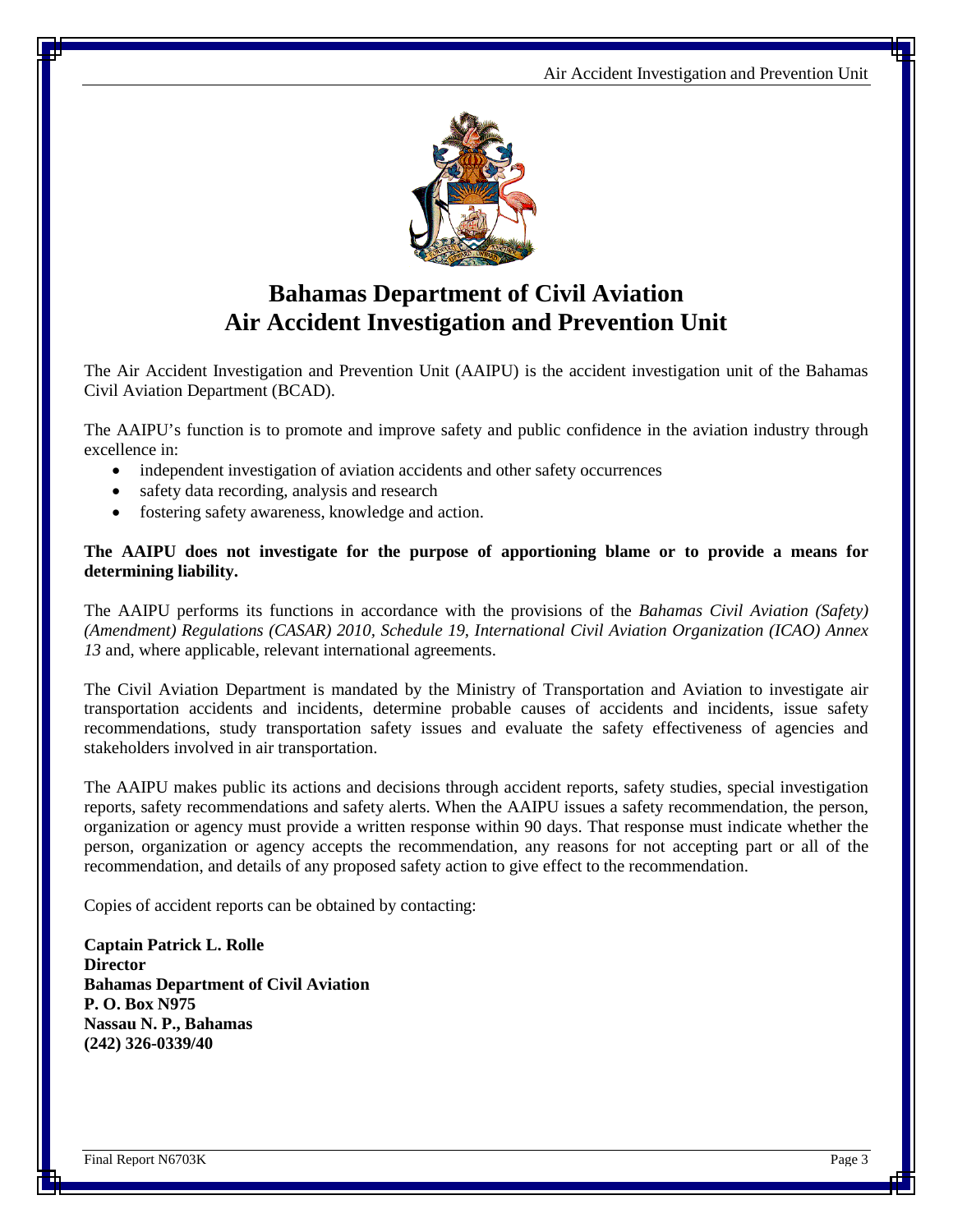August 7, 2012

Captain Patrick L. Rolle **Director** Bahamas Civil Aviation Department P.O. Box N-975 Nassau, N.P., Bahamas

Sir

I am duty-bound to submit this report on the circumstances of the fatal accident involving N6703K, a Beech B36TC aircraft, registered in the United States to Van Auto Inc., and operated by Mr. Alan Van Nimwegen, Port Orange, Florida, USA. This accident occurred on July 16, 2012 at 9:40am local time (1340 UTC) in waters between the Northern Berry Islands and South Abaco, Bahamas.

This report is submitted pursuant to Part XII, Regulation 80, and Schedule 19 of the Bahamas Civil Aviation (Safety)(Amendment) Regulation (CASR 2010) and in accordance with Annex 13 to the Convention on International Civil Aviation Organization (ICAO).

In accordance with Annex 13 to the Convention on International Civil Aviation (ICAO), and Schedule 19 of the Bahamas Civil Aviation (Safety)(Amendment) Regulations (CASAR), the fundamental purpose of such investigations is to determine the circumstances and causes of these events, with a view to the preservation of life and the avoidance of similar occurrences in the future. It is not the purpose of such investigations to apportion blame or liability.

This report contains facts which have been determined up to the time of publication. Information is published to inform the aviation industry and the public of the circumstances surrounding this accident. The contents of this report may be subjected to alterations or corrections if additional factual information becomes available.

Regards

Delvin R. Major Investigator in Charge Air Accident Investigation and Prevention Unit Bahamas Department of Civil Aviation Lynden Pindling International Airport Nassau, N. P., Bahamas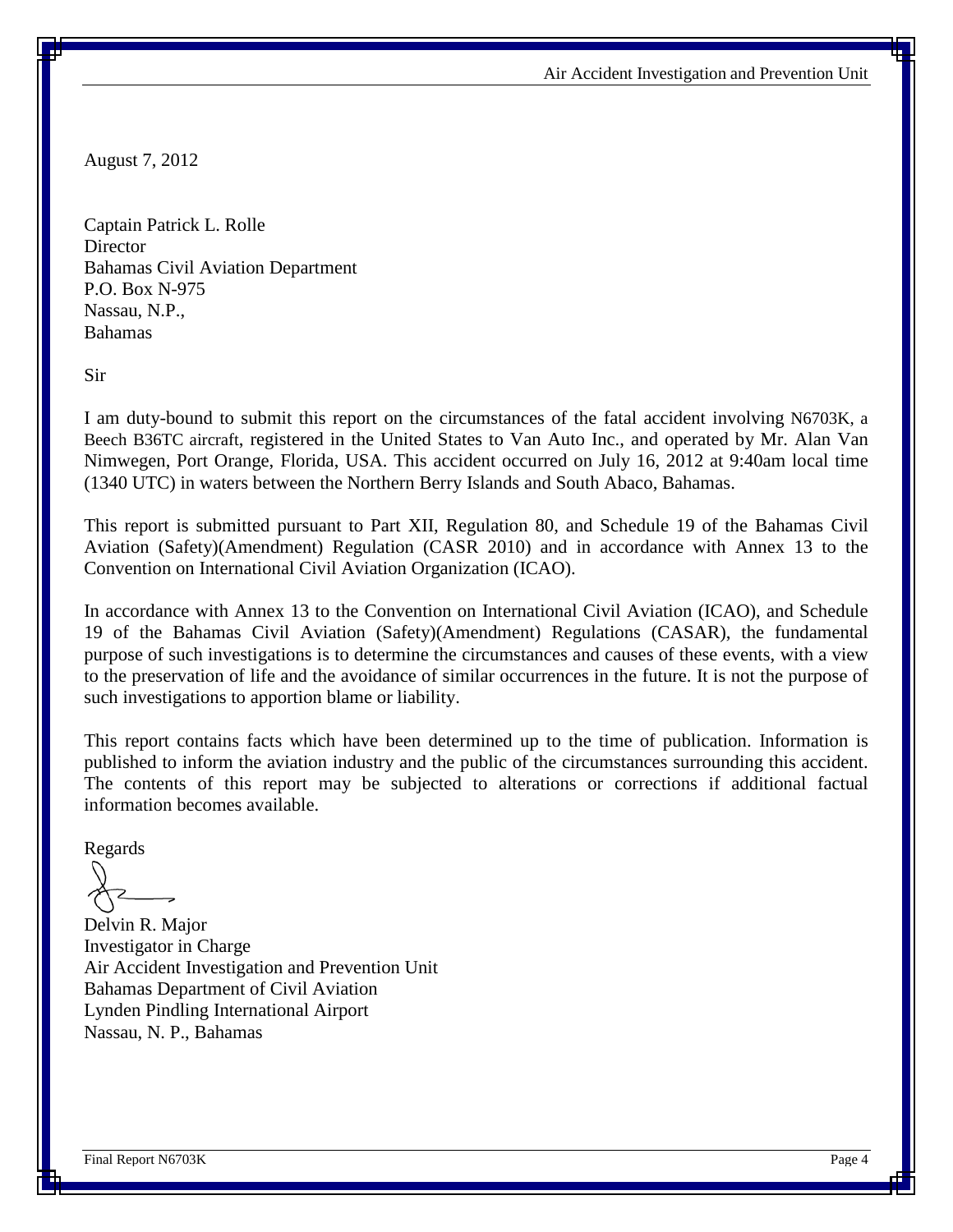

#### BAHAMAS CIVIL AVIATION DEPARTMENT AIR ACCIDENT INVESTIGATION AND PREVENTION UNIT

**TITLE**

| <b>Registered Owner:</b>           | Van Auto Inc.                                                               |
|------------------------------------|-----------------------------------------------------------------------------|
| Operator:                          | Mr. Alan Van Nimwegen                                                       |
| <b>Manufacturer:</b>               | <b>Beech Aircraft Company</b>                                               |
| <b>Aircraft Type:</b>              | Beech Model 36TC                                                            |
| <b>Nationality:</b>                | <b>United States</b>                                                        |
| <b>Registration:</b>               | N6703K                                                                      |
| <b>Place of Accident:</b>          | In waters between the Northern Berry Islands and Southern Abaco, Bahamas    |
| <b>Date and Time:</b>              | July 16, 2012 at 1340 UTC (9:40am DST)                                      |
| <b>Notification:</b>               | DCA, NTSB, ICAO, FAA                                                        |
| <b>Investigating Authority:</b>    | Civil Aviation Department<br>Air Accident Investigation and Prevention Unit |
| <b>Investigator in Charge:</b>     | Mr. Delvin R. Major                                                         |
| <b>Accredited Representatives:</b> | Mr. Eric Alleyne – NTSB (Non-travelling)                                    |
| <b>Releasing Authority:</b>        | Civil Aviation Department, Nassau, N. P., Bahamas                           |
| <b>Date of Report Publication:</b> | <b>August 8, 2012</b>                                                       |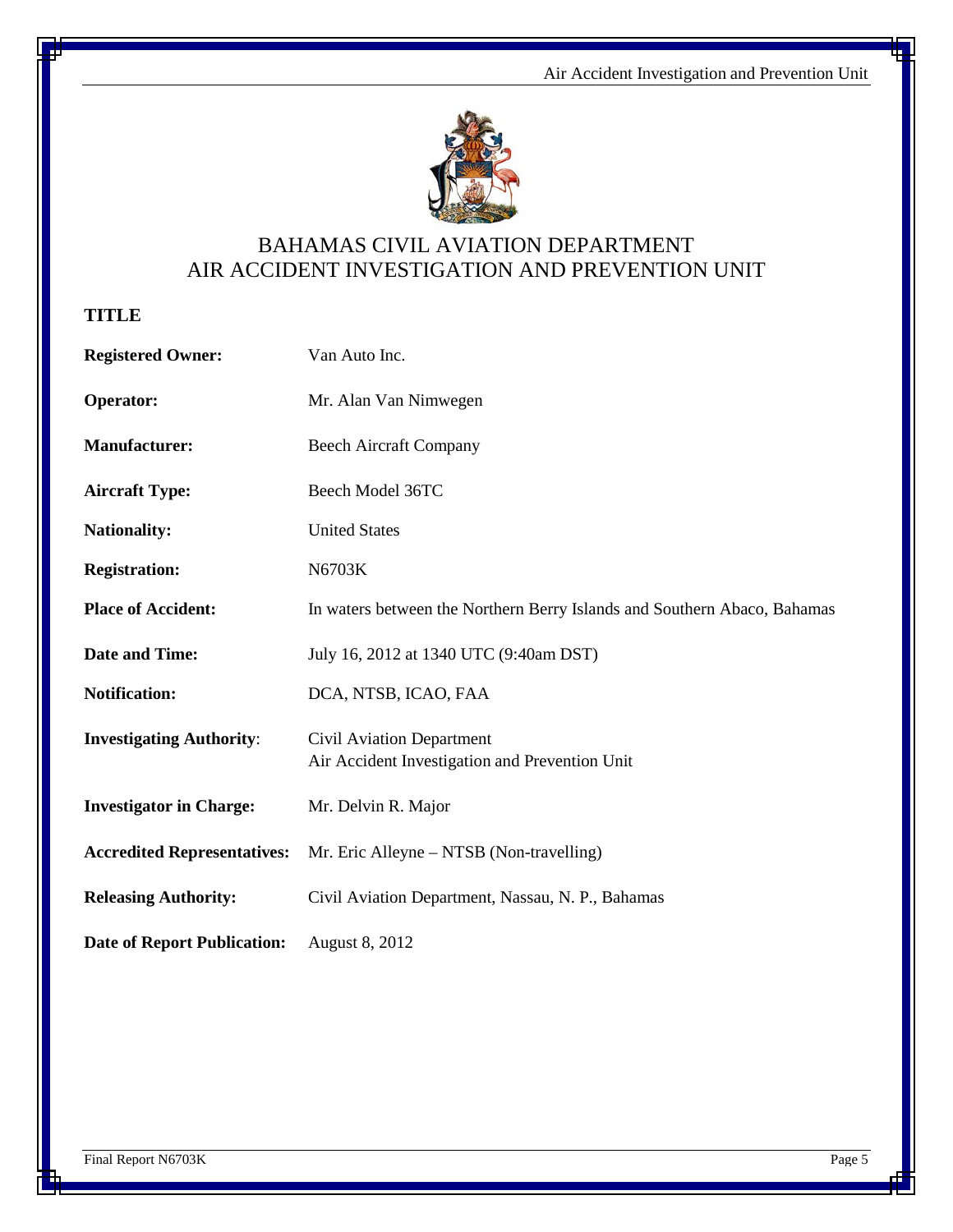#### **Factual Report**

On July 16, 2012 about 1340 UTC / 9:40am Eastern Daylight Time (EDT), N6703K a turbo-prop, fixed wing, single-engine aircraft Beech B36TC registered to Van Auto Inc., and operated by Alan Van Nimwegen crashed in waters between the Northern Berry Islands and Southern Abaco Island, Bahamas after departing Marsh Harbour International Airport, Marsh Harbour Abaco, Bahamas.

The aircraft was a private flight from Marsh Harbour International Airport (MYAM), Marsh Harbour, Bahamas to Daytona Beach International Airport (KDAB), Florida, USA. The aircraft was on an instrument flight rules (IFR) flight plan with a filed altitude of 12,000ft, the filed route was Marsh Harbour direct COMET intersection direct Daytona Beach. The aircraft estimated time enroute of one hour and fifty minutes. Instrument meteorological conditions prevailed at the time of the accident. The flight plan was filed the day before on July 15, 2012, when asked whether he wanted a weather update, the pilot indicated that he will get an update the following morning. However, there is no evidence to verify whether the pilot received an updated weather report prior to departure on July 16, 2012.

The airplane is believed to have been destroyed as a result of uncontrolled flight into terrain, as items from the aircraft (which were later used to establish the identity of the aircraft) were later recovered by the United States Coast Guard. The pilot Mr. Alan Van Nimwegen D.O.B June 17, 1946 and his wife Kathleen Van Nimwegen D.O.B September  $7<sup>th</sup>$ , 1950 of 1816 Wright Dr. Port Orange Florida were believed to be the only occupants on the aircraft at the time of the accident. It is believed they both received fatal injuries.

The official notification of the accident was made to the Bahamas Civil Aviation Department Air Accident Investigation & Prevention Unit at Lynden Pindling Int'l Airport, Nassau, N. P., Bahamas where investigations began immediately.

Mr. Alan Van Nimwegen was listed as the pilot in command on the flight plan form filed with Miami Lockheed Martin Flight Service. He was the holder of a valid United States Private Pilot Certificate issued on February 22<sup>nd</sup>, 2008. He also held an airplane single and multi-engine land, instrument airplane category and class rating with no limitations. Mr. Van Nimwegen's total flying experience as well as experience on this particular aircraft is unknown.

Mr. Van Nimwegen was the holder of a United States third class medical certificate issued June 2012 with limitations that he wear lenses for distant and near vision.

N6703K was a turbo-prop, fixed-wing, single-engine beech model B36TC aircraft, serial number EA-372 manufactured in 1983. It had a corporate registration, with certificate being issued on June 28, 1994. It was registered to Van Auto Inc., at 901 High Mountains Road, North Haledon, New Jersey, 07508-2913. The airworthiness of N6703K was classified as standard in the utility category with certificate issued on August  $08<sup>th</sup>$ , 1983.

Weather observations are transmitted in coordinated universal time / Zulu time (UTC / Z). Eastern Daylight Time is 4 hours behind UTC / Z time. Bahamas Meteorological Department at the Lynden Pindling International Airport issued the Bahamas Area Forecast which originated at 1200 UTC; dated July 16, 2012 valid for 12 hours from 1200 UTC reported under special features, a combination of a pair of upper level lows north and west of the area and weak tropical waves in the vicinity of southeast Bahamas influencing weather across isles throughout forecast period.

Under significant weather: All areas: Clouds were reported as few and scattered cumulonimbus and towering cumulus at 1,500 and 2,500 feet. In addition, clouds were also reported as occasionally scattered, variable, broken at 3,000ft and 5,000ft with tops to 7,000ft. Towering cumulus clouds were also reported with tops up to 18,000ft (FL180). Cumulonimbus clouds were reported with tops above 30,000ft (FL300).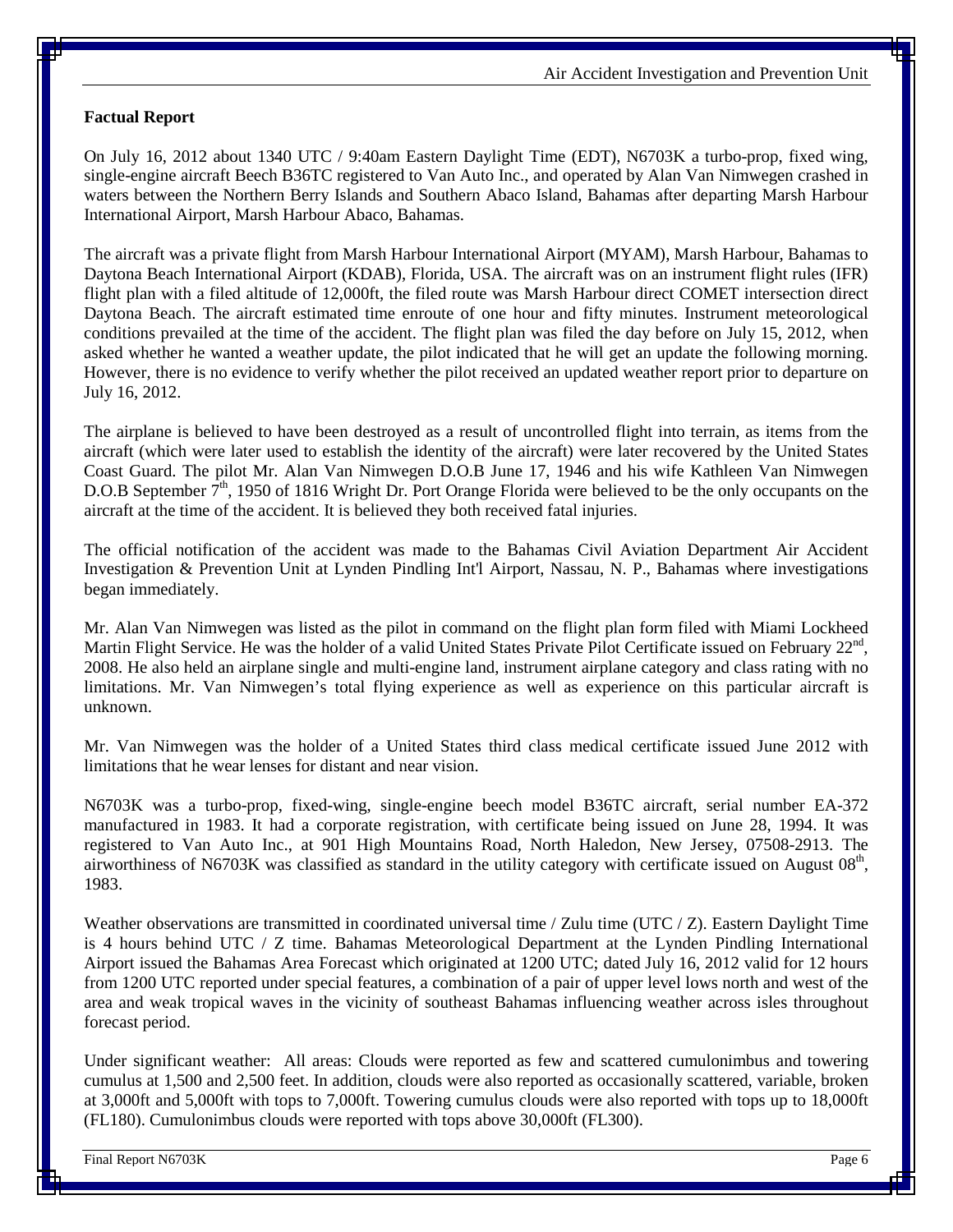There were few and scattered thundershowers with showers mainly in lines and clusters. Ceilings were below 1,500ft and visibility below 3 nautical miles (NM) in heavy thundershowers and rain showers. Moderate to severe turbulence was reported in the vicinity of the cumulonimbus and towering cumulus clouds.

Forecasted Upper Winds and Temperature for the same time period from 1200 UTC at the 10,000 feet level in the Northwestern Bahamas were winds 250˚ at 10 knots and temperature 08˚C.

No discrepancies with navigational aids were known or reported. Communications were established between the pilot and Miami Center ATC after departing Marsh Harbour International Airport. Radar and radio contact was lost with the aircraft at 9:18am EDT at approximately 80 miles SE of Freeport, Bahamas. The aircraft had reported severe turbulence shortly before the loss of radar and radio contact.

Miami Center ATC reported the aircraft possibly down approximately 47NM NNW of Nassau, Bahamas. A US Coast Guard (USCG) HC-130 diverted from its original mission and began to search the area. USCG also deployed its MH-60 helicopter to assist. A possible aircraft debris field was located at coordinates N  $25^{\circ}$  50'04" and W077°42'56". Among the debris recovered included a life jacket, antenna and an oxygen tank. Additional debris recovered by the coast guard cutter Dolphin are what appeared to be a seat with a life vest on the back, what appeared to be pieces of a fuselage and what appeared to be various pieces of trash and a water jug.

Surface assets were provided by the Royal Bahamas Defence Force who located oil sheen southwest of the debris field. For the next few days after the accident surface and air searches were conducted using assets of the USCG as well as the Royal Bahamas Defence Force. Search conditions and efforts were hindered somewhat by thunderstorm activity in the immediate area of the missing aircraft. No survivors, remains or aircraft were found.

Based on the location of the debris field and the filed route, it appears the aircraft was diverting southwest of its planned northwest course to avoid massive thunderstorm activity in the vicinity of its proposed path. With the report of severe turbulence followed by the loss of communication and radar returns, it appears control was lost before the aircraft made contact with the terrain. It is believed that this uncontrolled flight into terrain was not survivable for the occupants of the aircraft. Weather has been considered as a contributing factor in the accident.

This case is considered closed as the search was terminated and no survivors, remains or significant portion of the aircraft were located that would be sufficient to conduct an investigation to determine the probable cause of the accident. In accordance with ICAO Annex 13 and Bahamas Civil Aviation Safety Amendment Regulations this case is subject to be reopened if significant information is received or the aircraft or its occupants are later recovered.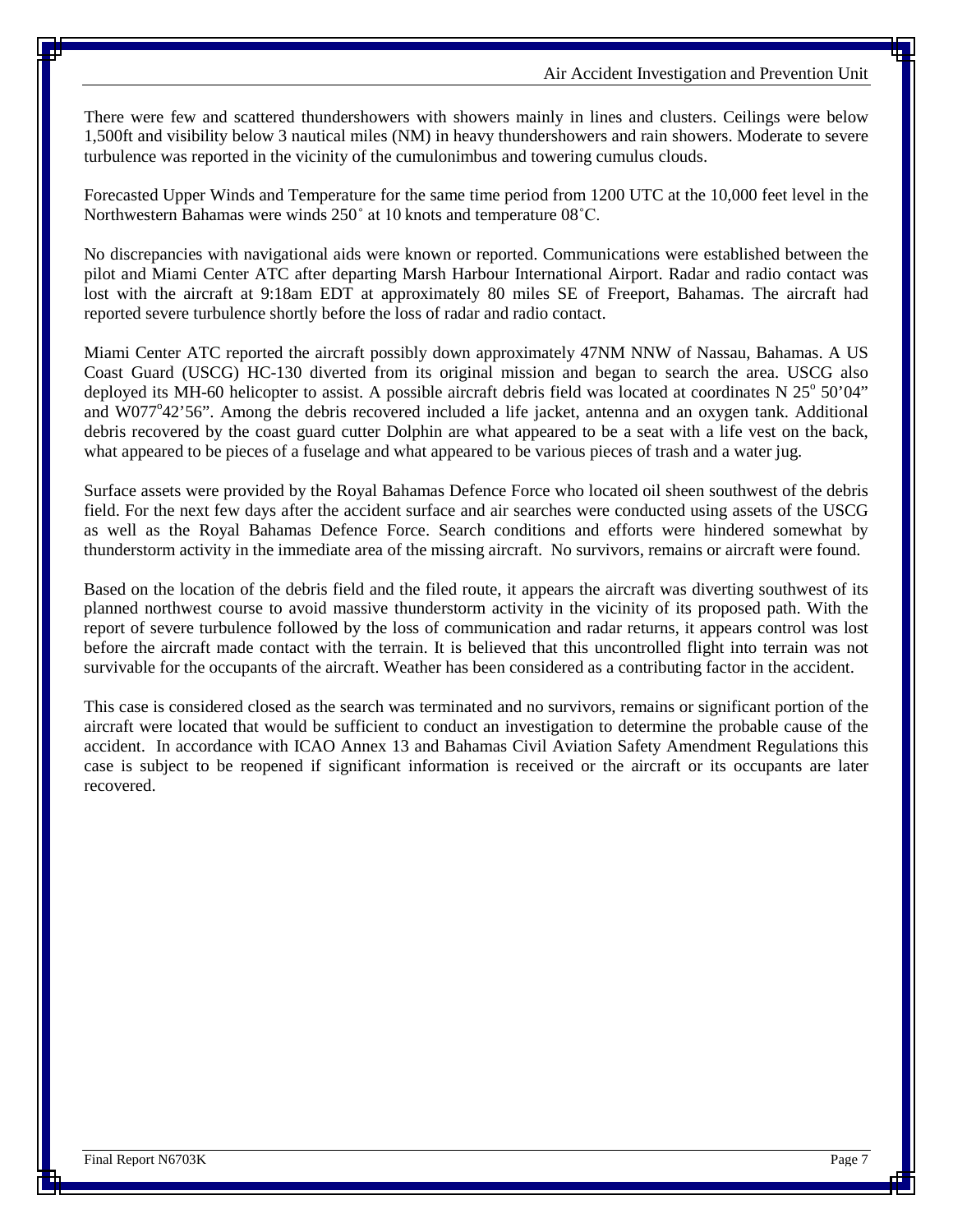Proposed flight path from Marsh Harbour, Abaco to Daytona Beach, Florida as well as actual flight path up to the point of lost of contact between the Northern Berry Island and Southern Abaco.



Weather over the Bahamas at the time of the accident and thereafter.



Final Report N6703K Page 8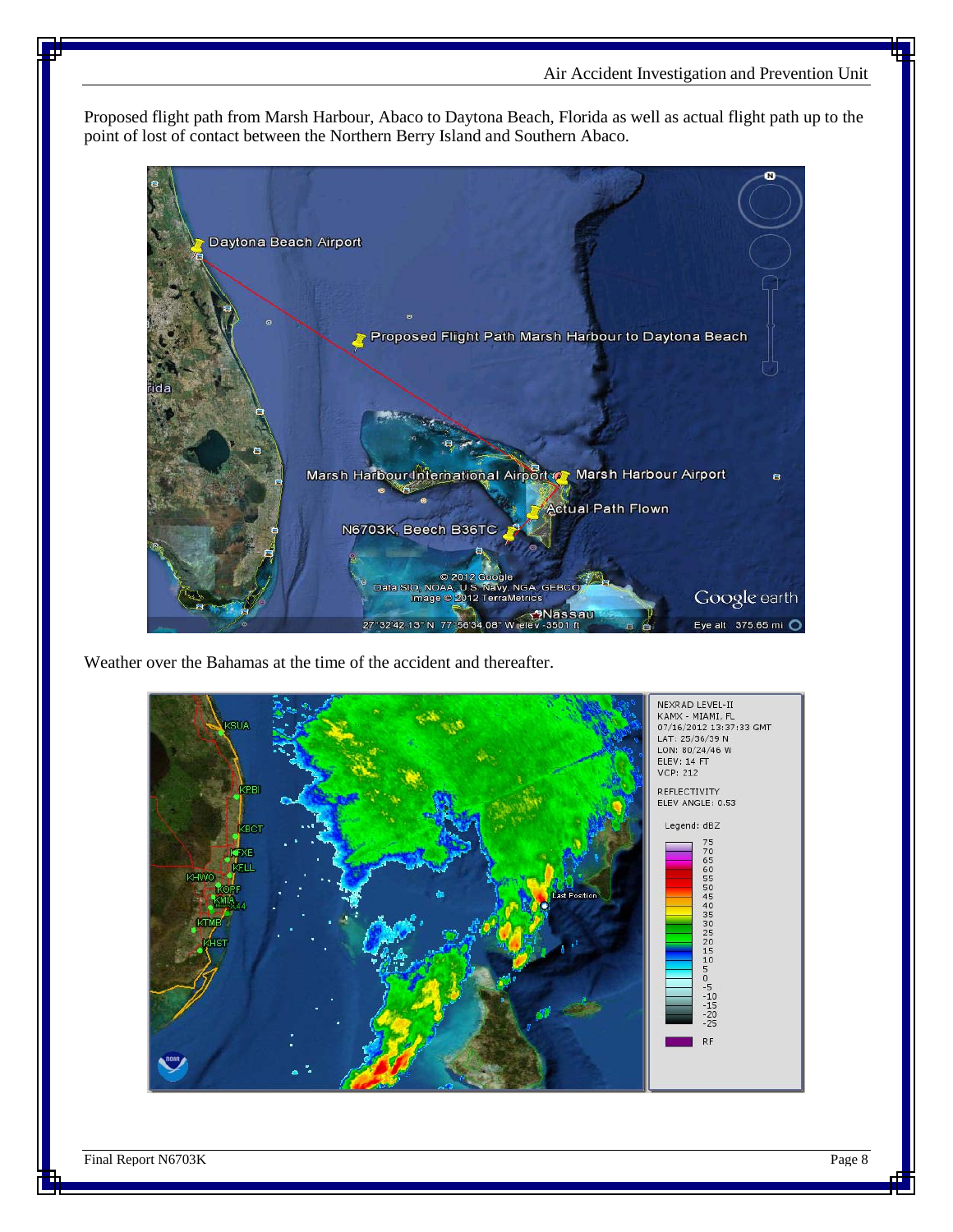

Additional satellite images showing weather in the Bahamas at the time of the accident.